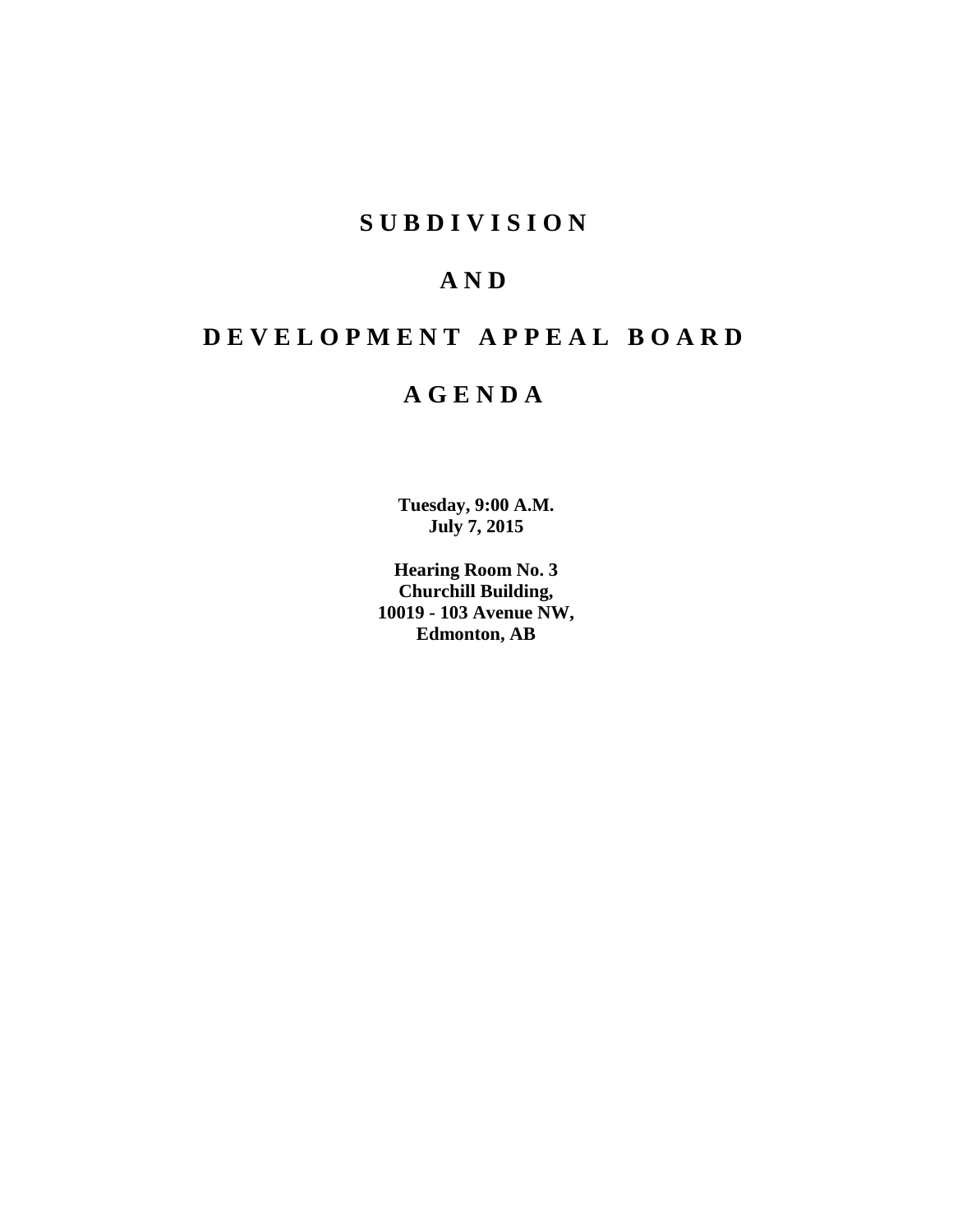## **SUBDIVISION AND DEVELOPMENT APPEAL BOARD HEARING ROOM NO. 3**

| 9:00 A.M.                          | $SDAB-D-15-122$ | Construct a Semi-Detached House with front<br>verandas, fireplaces, Basement developments<br>(NOT to be used as additional Dwellings) and to<br>demolish an existing Single Detached House<br>and Accessory Building (detached Garage) |
|------------------------------------|-----------------|----------------------------------------------------------------------------------------------------------------------------------------------------------------------------------------------------------------------------------------|
|                                    |                 | 9614 - 72 Avenue NW<br>Project No.: 169949883-001                                                                                                                                                                                      |
| $\bm{M}\bm{\Lambda}\bm{T}\bm{F}$ . |                 | Unlass otherwise stated, all references to "Cection numbers" refer to                                                                                                                                                                  |

*NOTE: Unless otherwise stated, all references to "Section numbers" refer to the authority under the Edmonton Zoning Bylaw 12800.*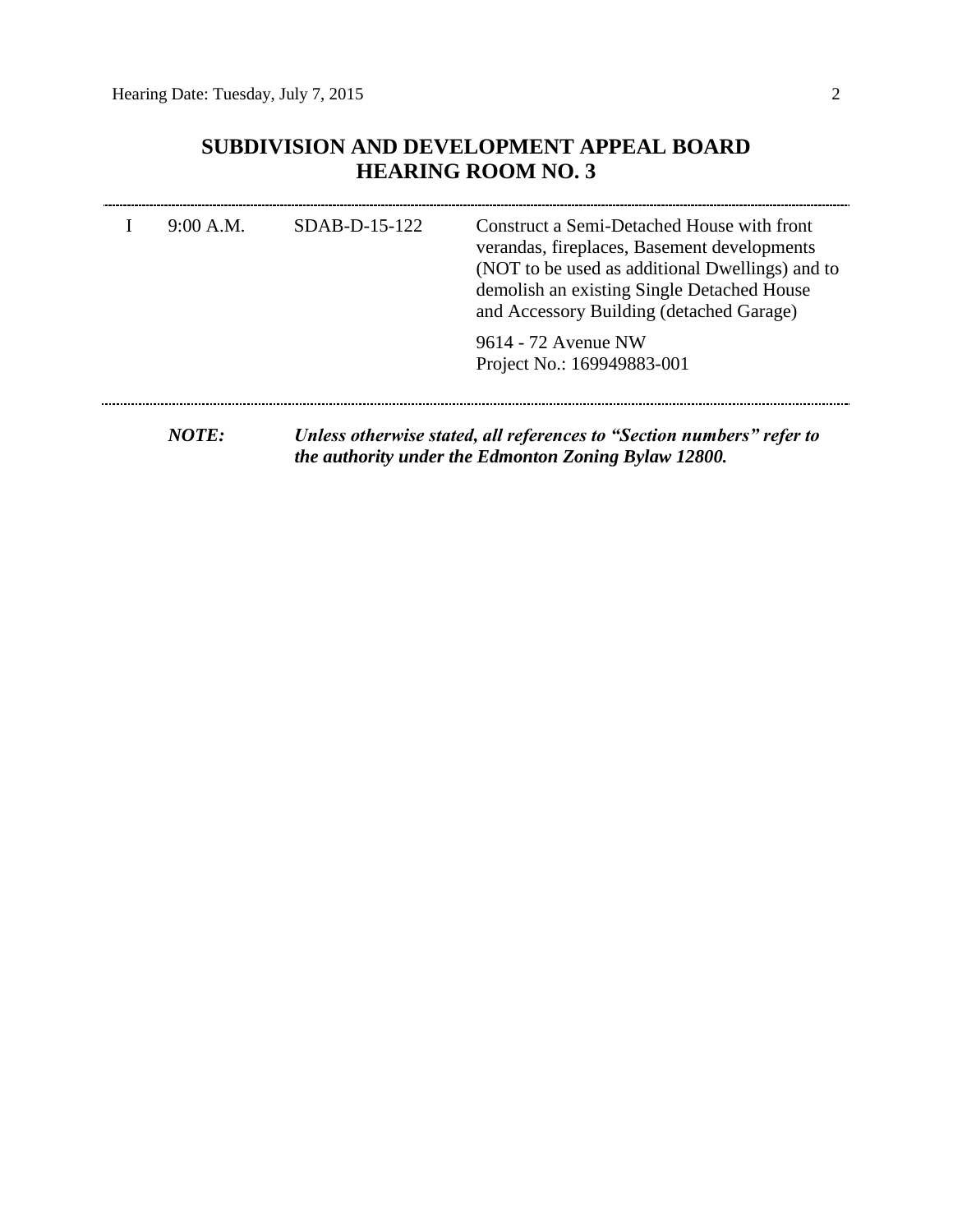#### **ITEM I: 9:00 A.M. FILE: SDAB-D-15-122**

#### AN APPEAL FROM THE DECISION OF THE DEVELOPMENT OFFICER BY AN ADJACENT PROPERTY OWNER

APPLICATION NO.: 169949883-001

| <b>APPLICATION TO:</b>                        | Construct a Semi-detached House with<br>front verandas, fireplaces, Basement<br>developments (NOT to be used<br>an<br>additional Dwellings) and to demolish an<br>existing Single Detached House and<br><b>Accessory Building (detached Garage)</b> |
|-----------------------------------------------|-----------------------------------------------------------------------------------------------------------------------------------------------------------------------------------------------------------------------------------------------------|
| DECISION OF THE<br>DEVELOPMENT AUTHORITY:     | Approved with conditions                                                                                                                                                                                                                            |
| <b>DECISION DATE:</b>                         | May 6, 2015                                                                                                                                                                                                                                         |
| DATE OF APPEAL:                               | May 25, 2015                                                                                                                                                                                                                                        |
| <b>NOTIFICATION PERIOD:</b>                   | May 12, 2015 through May 25, 2015                                                                                                                                                                                                                   |
| MUNICIPAL DESCRIPTION<br>OF SUBJECT PROPERTY: | 9614 - 72 Avenue NW                                                                                                                                                                                                                                 |
| <b>LEGAL DESCRIPTION:</b>                     | Plan 426HW Blk 29 Lot N                                                                                                                                                                                                                             |
| ZONE:                                         | RF3 Small Scale Infill Development Zone                                                                                                                                                                                                             |
| <b>OVERLAY:</b>                               | Mature Neighbourhood Overlay                                                                                                                                                                                                                        |
| <b>STATUTORY PLAN:</b>                        | Ritchie Neighbourhood Improvement /<br>Area Redevelopment Plan                                                                                                                                                                                      |

#### DEVELOPMENT OFFICER'S DECISION

APPROVED - The proposed development is approved subject to the following conditions:

This Development Permit authorizes the development of a Semi-Detached House with front verandas, fireplaces, Basement developments (NOT to be used as additional Dwellings) and the demolition of an existing Single Detached House and Accessory Building (detached Garage). The development shall be constructed in accordance with the stamped and approved drawings.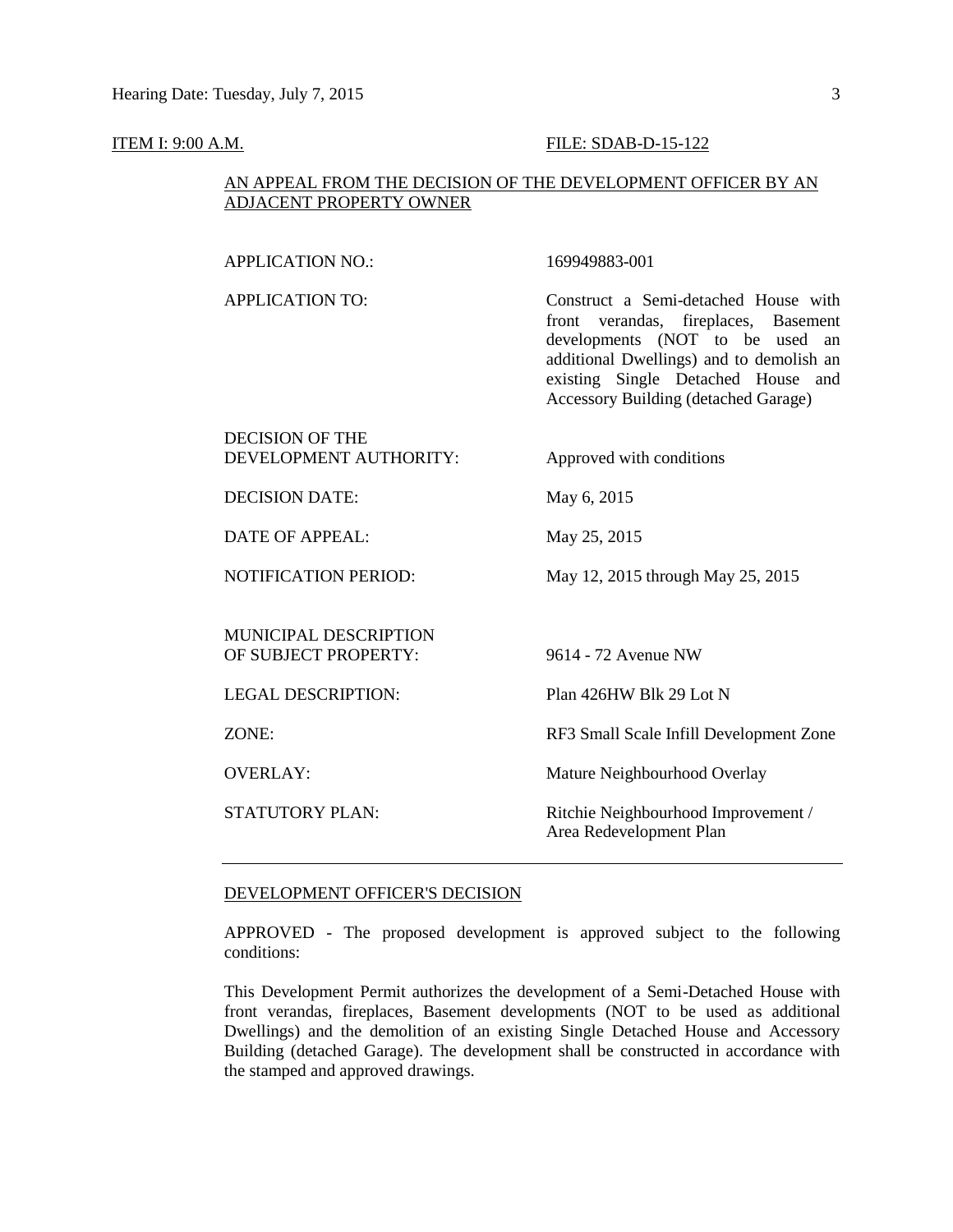#### Hearing Date: Tuesday, July 7, 2015 4

This Development Permit is NOT valid until the Notification Period expires in accordance to Section 21.1. (Reference Section 17.1)

The height of the principal building shall not exceed 8.6 m nor 2 1/2 Storeys as per the Height definition of Section 6.1(49) of the Edmonton Zoning Bylaw 12800.

Any future deck development greater than 0.6m (2ft) in height will require development and building permit approvals.

Any future deck enclosure or cover requires a separate development and building permit approval.

The proposed Basement development(s) shall NOT be used as additional Dwelling(s). An additional Dwelling shall require a new Development Permit application.

Dwelling means a self-contained unit comprised of one or more rooms accommodating sitting, sleeping, sanitary facilities, and a principal kitchen for food preparation, cooking, and serving. A Dwelling is used permanently or semi-permanently as a residence for a single Household.

Platform Structures greater than 1.0 m above Grade shall provide privacy screening to prevent visual intrusion into adjacent properties.

The maximum number of Dwellings per lot and applicable density regulations shall be as follows: Where Semi-detached Housing and Duplex Housing are allowed in this Zone, a maximum of two Dwellings per lot or and where Single Detached Housing is developed in this Zone, a maximum of one Dwelling per Site, and, where the provisions of this Bylaw are met, up to one Secondary Suite, Garage Suite or Garden Suite shall be allowed. Reference Section 140.4 (17)(b)

Semi-detached Housing requires 2 on-site parking spaces per Dwelling and may be in tandem to the attached garage. (Reference Section: 54.2(3))

Except for the hardsurfacing of driveways and/or parking areas approved on the site plan for this application, the remainder of the site shall be landscaped in accordance with the regulations set out in Section 55 of the Zoning Bylaw.

Notwithstanding the Landscaping regulations of Section 55 of this Bylaw, where new development consists of replacement or infill within areas of existing housing,

Landscaping shall be implemented as a component of such new development in order to replace vegetation removed during construction or to reinforce an established Landscaping context in the area. (Reference Section 140.4(16))

For Single-detached Housing, Semi-detached Housing and Duplex Housing, a minimum Private Outdoor Amenity Area shall be designated on the Site plan. Neither the width nor length of the Private Outdoor Amenity Area shall be less than 4.0 m. The Private Outdoor Amenity Area may be located within any Yard, other than a Front Yard, and shall be permanently retained as open space, unencumbered by an Accessory Building or future additions. (Reference Section 140.4(15))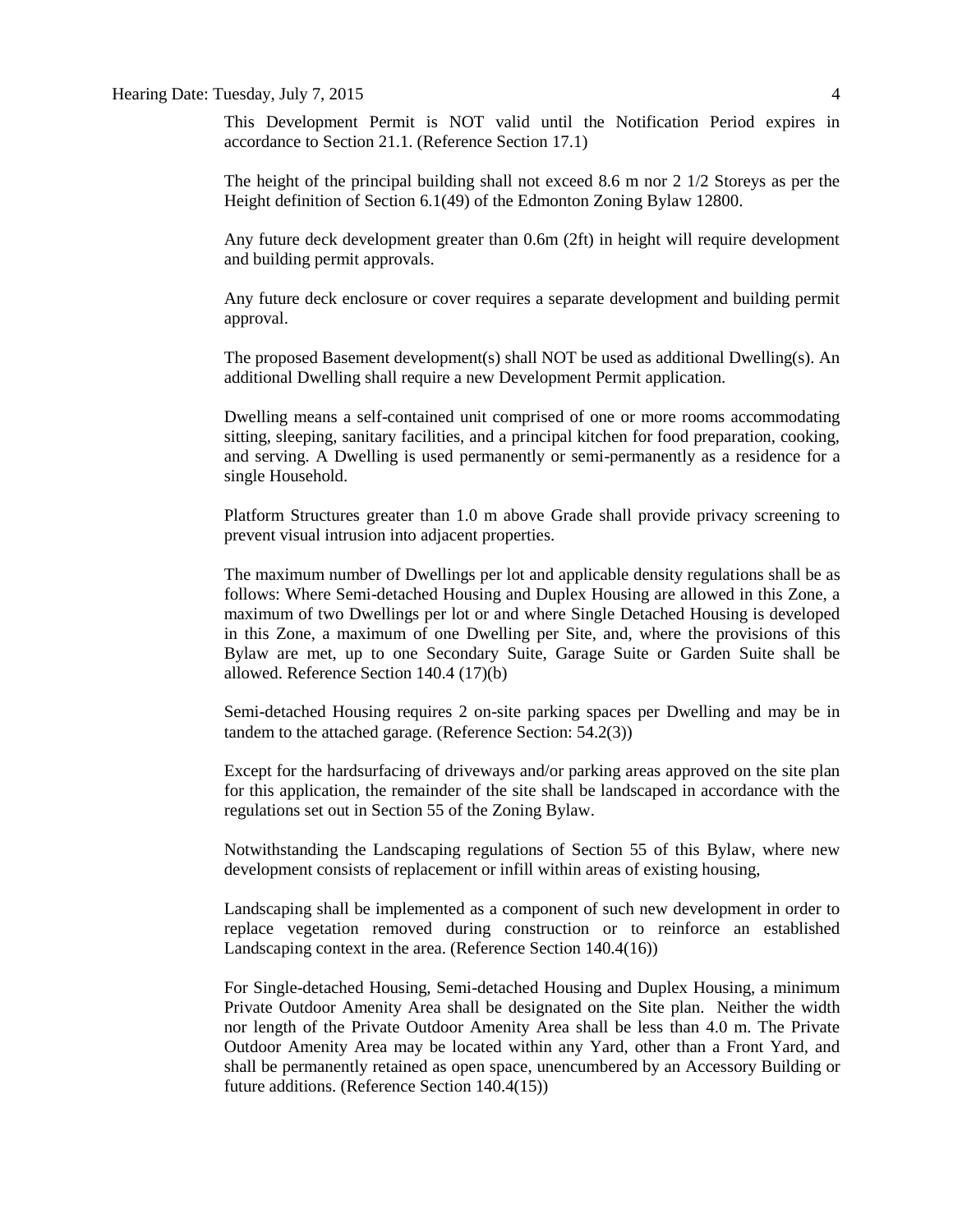#### Hearing Date: Tuesday, July 7, 2015

Each Dwelling within Semi-detached Housing shall be individually defined through a combination of architectural features that may include variations in the rooflines, projection or recession of the facade, porches or entrance features, building materials, or other treatments. (Reference Section 140.4(18))

Note: Lot grades must match the Engineered approved lot grading plans for the area. Contact Drainage Services at 780-496-5500 for lot grading inspection inquiries.

An approved Development Permit means that the proposed development has been reviewed only against the provisions of the Edmonton Zoning Bylaw. It does not remove obligations to conform with other legislation, bylaws or land title instruments such as the Municipal Government Act, the ERCB Directive 079, the Edmonton Safety Codes Permit Bylaw or any caveats, covenants or easements that might be attached to the Site.

Note: The development of a Secondary Suite(s) in a Semi Detached House is prohibited by the Edmonton Zoning Bylaw 12800. There may be an inspection in the future to ensure that no illegal suite has been developed.

Note: Unless otherwise stated, all above references to section numbers refer to the authority under the Edmonton Zoning Bylaw 12800.

#### **VARIANCES:**

1. Section 140.4(3)(b) relaxed - the minimum Site Width from 13.4 m to 12.48 m.

2. 140.4(13)(a) Side Setbacks shall total at least 20% of the Site Width. Total side setbacks required: 2.50 m Total side setbacks proposed: 2.42 m Deficient by: 0.08 m

#### Notes:

A variance was granted for this Development Permit pursuant to Sections 11.3 and 11.4. Subject to the right of appeal the permit is NOT VALID until the required Notification Period expires (date noted below) in accordance with Sections 21.1 and 17.1.

Unless otherwise stated, all references to section numbers refer to the Edmonton Zoning Bylaw 12800.

#### APPELLANT'S SUBMISSION

For the reasons following I wish to appeal the conditions of development of the property at 9614 - 72 Avenue: there has been approval of relaxation of section  $140.4(3)(b)$  minimum site width and section 140.4(13)(a) site setbacks shall total at least 20% of the site width.

As it currently stands the property that has been approved will be build closer than standards allow to neighboring dwellings. This poses a major fire hazard. In the event of a house fire the neighboring dwellings are now closer together and do not have an adequate buffer zone, putting both dwellings at risk.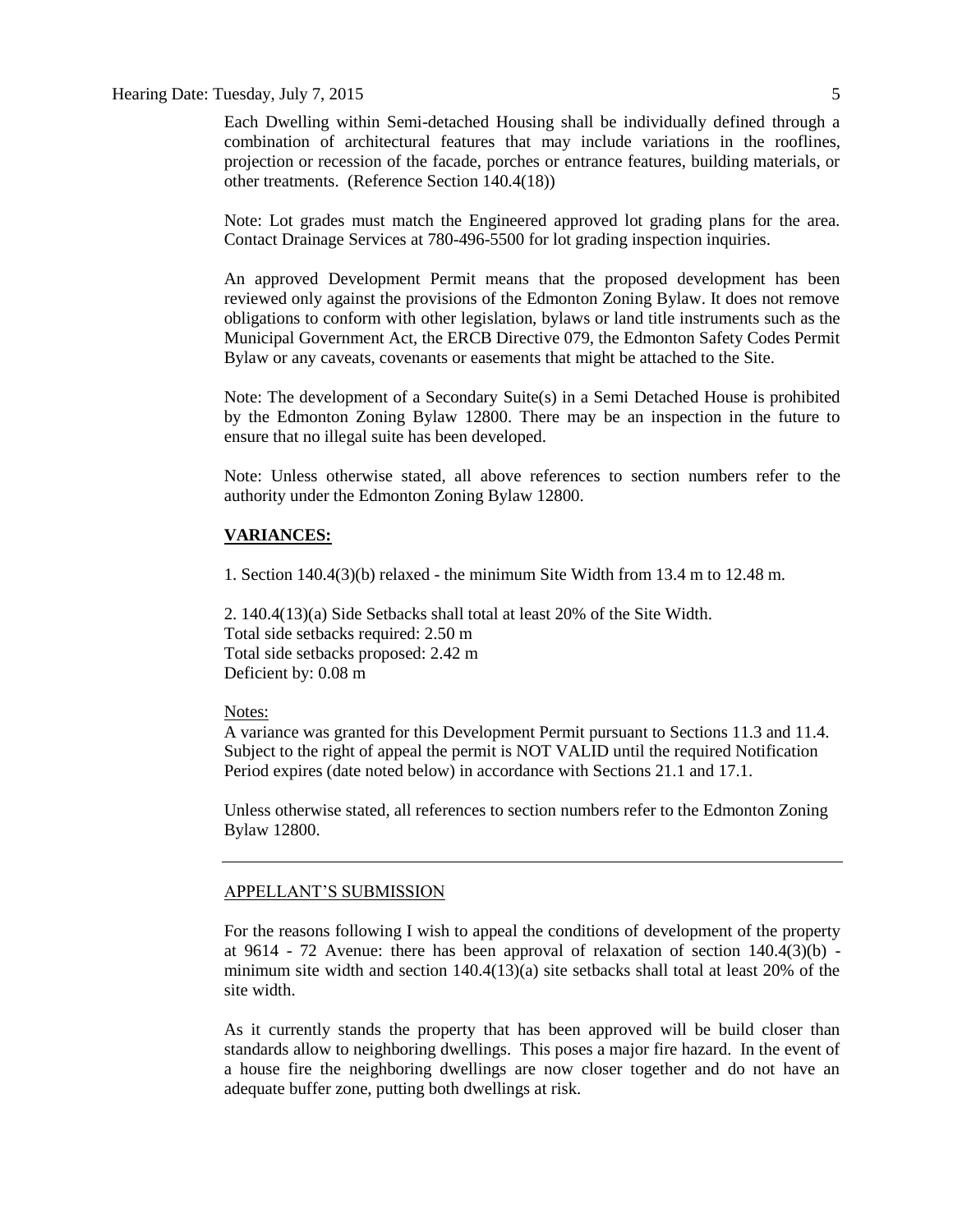Furthermore, emergency personal will have limited space to move in between homes in the event of an emergency. The lack of adequate spacing also means that noise will be more easily heard between dwellings. Also in-fills typically produce grading issues between dwellings. The closer the dwellings are the more likely that neighboring properties will be exposed to water in their basements due to grading issues.

### SUBDIVISION AND DEVELOPMENT APPEAL BOARD OFFICER'S COMMENTS

**Semi-detached Housing** is a Permitted Use in the RF3 Small Scale Infill Development Zone, Section 140.2(8).

Under Section 7.2(8), **Semi-detached Housing** means development consisting of a building containing only two Dwellings joined in whole or in part at the side or rear with no Dwelling being placed over another in whole or in part. Each Dwelling has separate, individual, and direct access to Grade. This type of development is designed and constructed as two Dwellings at the time of initial construction of the building. This Use Class does not include Secondary Suites or Duplexes.

This application was approved by the Development Officer subject to conditions.

Pursuant to Section 11.3 and 11.4 and subject to the right of appeal to the Subdivision and Development Appeal Board, Section 21.1, the Development Officer granted the following variances:

Section 140.4(3)(b) states Site regulations for Semi-detached Housing on a non-Corner Lot, the minimum Site Width shall be 13.4 metres, except that if the Dwelling are arranged along the depth of the Site rather than the width, the minimum Site Width may be reduced to 10 metres.

**The Development Officer determined the minimum Site Width shall be 13.4 metres. The proposed development provides a Site Width of 12.48 metres and a relaxation of 0.92 metres was granted.**

Section 814.3(2) states where the Site Width is less than [18.3](javascript:void(0);) metres, the Side Setback requirements of the underlying Residential Zone shall apply.

Section 140.4(13)(a) states Side Setbacks shall total at least 20% of the Site Width to a maximum total of 6.0 metres, with a minimum Side Setback of 1.2 metres on each side.

### **The Development Officer determined the total Side Setbacks required is 2.50 metres. The proposed development provides a Side Setback total of 2.42 metres and a relaxation of 0.08 metres was granted.**

The decision of approval by the Development Officer has been appealed by an adjacent property owner at 9619 - 73 Avenue.

The submitted Plot Plan created by Alberta Geomatics Inc., dated May 5, 2015 shows that the subject site has a Site Width of 12.48 metres and a Site depth of 40.29 metres.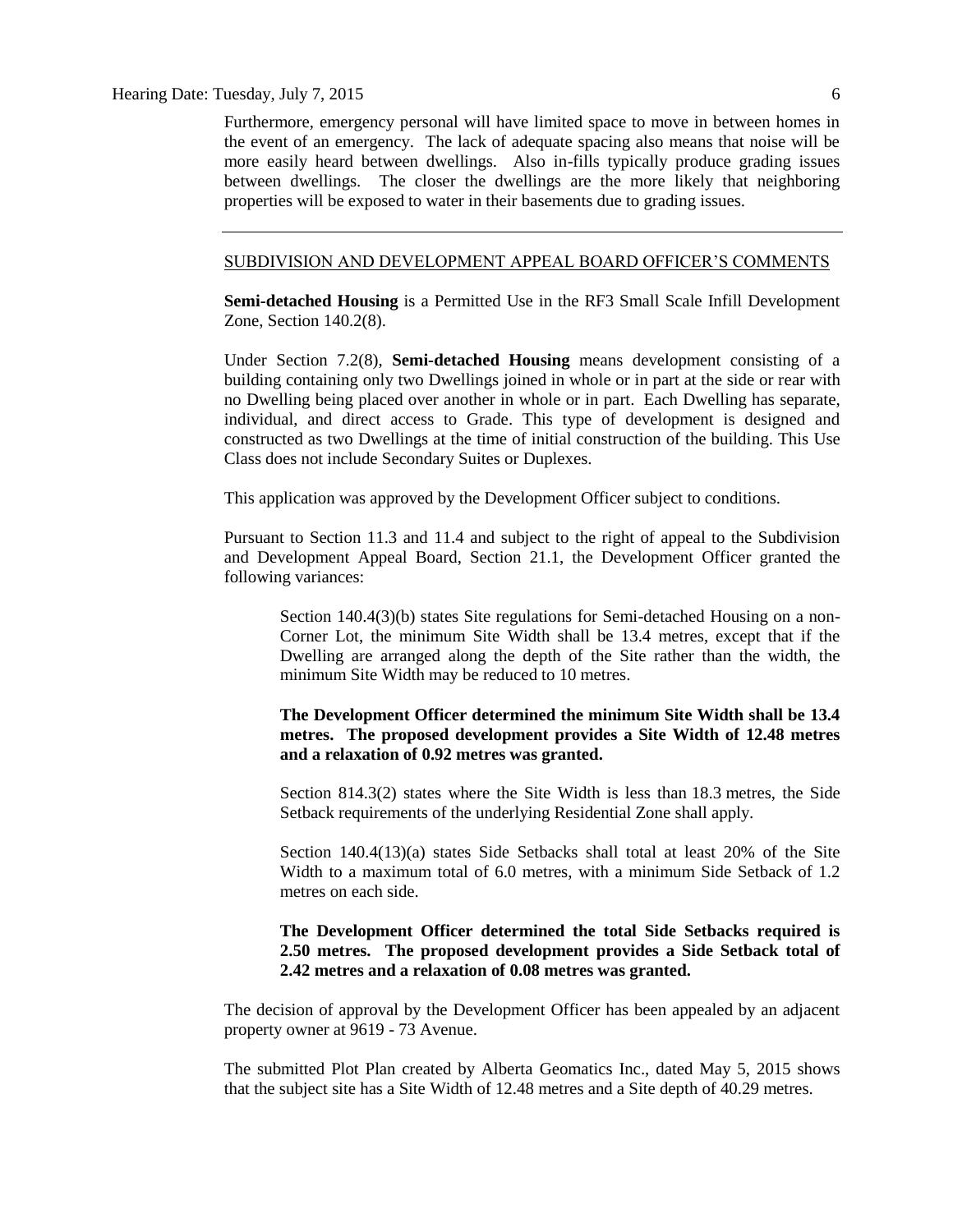The proposed Semi-detached House is located 5.29 metres from the (south) Front Lot Line, 1.21 metres from both the (east and west) Side Lot Lines, and 19.41 metres from the (north) Rear Lot Line.

Under Section 6.1(90), **Side Setback** means the distance that a development or a specified portion of it, must be set back from a Side Lot Line. A Side Setback is not a Side Yard, Amenity Space or Separation Space.



Under Section 6.1(94), **Site Width** means the horizontal distance between the side boundaries of the Site measured at a distance from the Front Lot Line equal to the required Front Setback for the Zone.

Section 814.1 states the purpose of the Mature Neighbourhood Overlay is to ensure that new low density development in Edmonton's mature residential neighbourhoods is sensitive in scale to existing development, maintains the traditional character and pedestrian-friendly design of the streetscape, ensures privacy and sunlight penetration on adjacent properties and provides opportunity for discussion between applicants and neighbouring affected parties when a development proposes to vary the Overlay regulations.

Section 140.1 states the purpose of the zone is to provide for Single Detached Housing and Semi-detached Housing while allowing small scale conversion and infill redevelopment to buildings containing up to four Dwellings, and including Secondary Suites under certain conditions.

#### NOTICE TO APPLICANT/APPELLANT

Provincial legislation requires that the Subdivision and Development Appeal Board issue its official decision in writing within fifteen days of the conclusion of the hearing. Bylaw No. 11136 requires that a verbal announcement of the Board's decision shall be made at the conclusion of the hearing of an appeal, but the verbal decision is not final nor binding on the Board until the decision has been given in writing in accordance with the Municipal Government Act.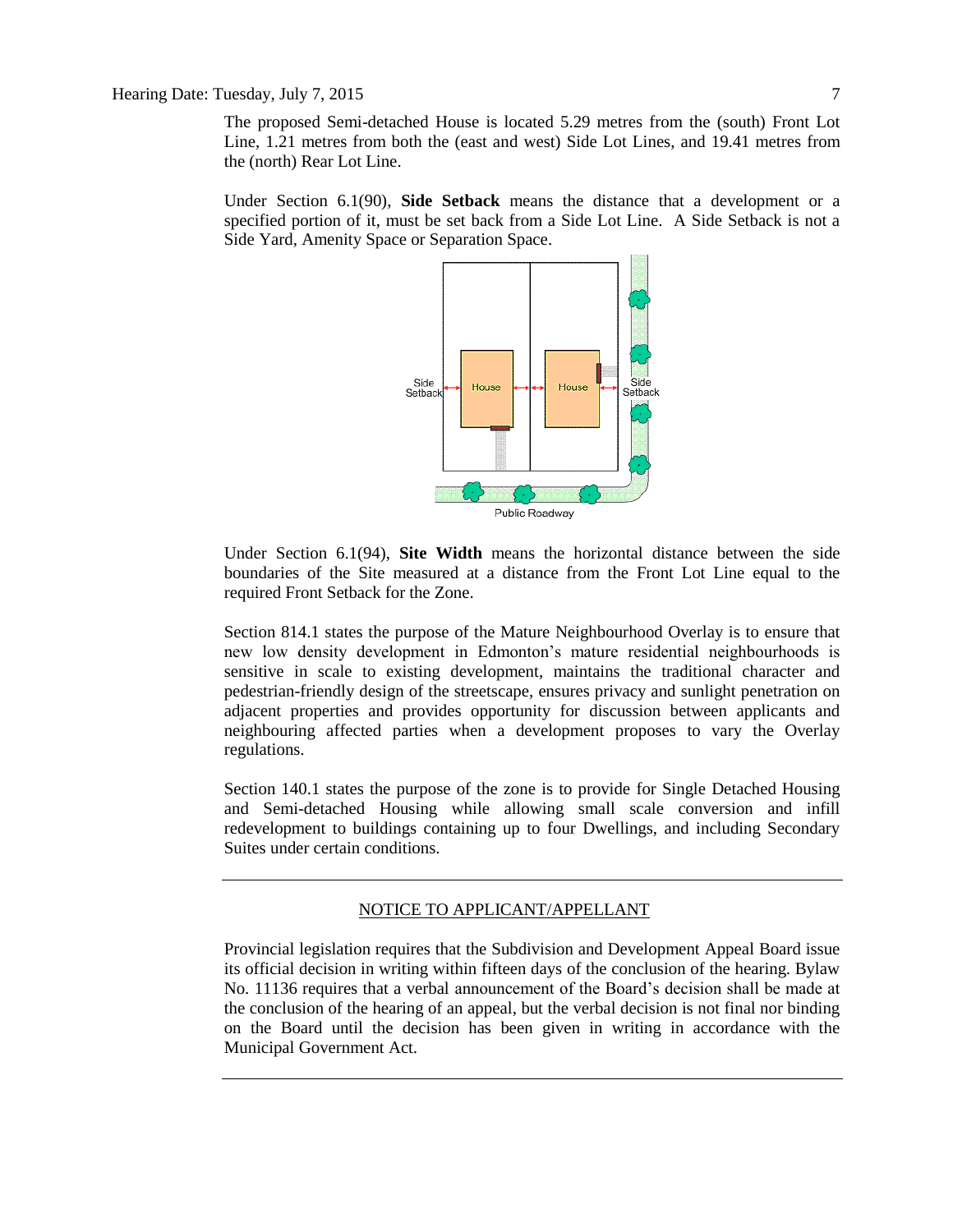